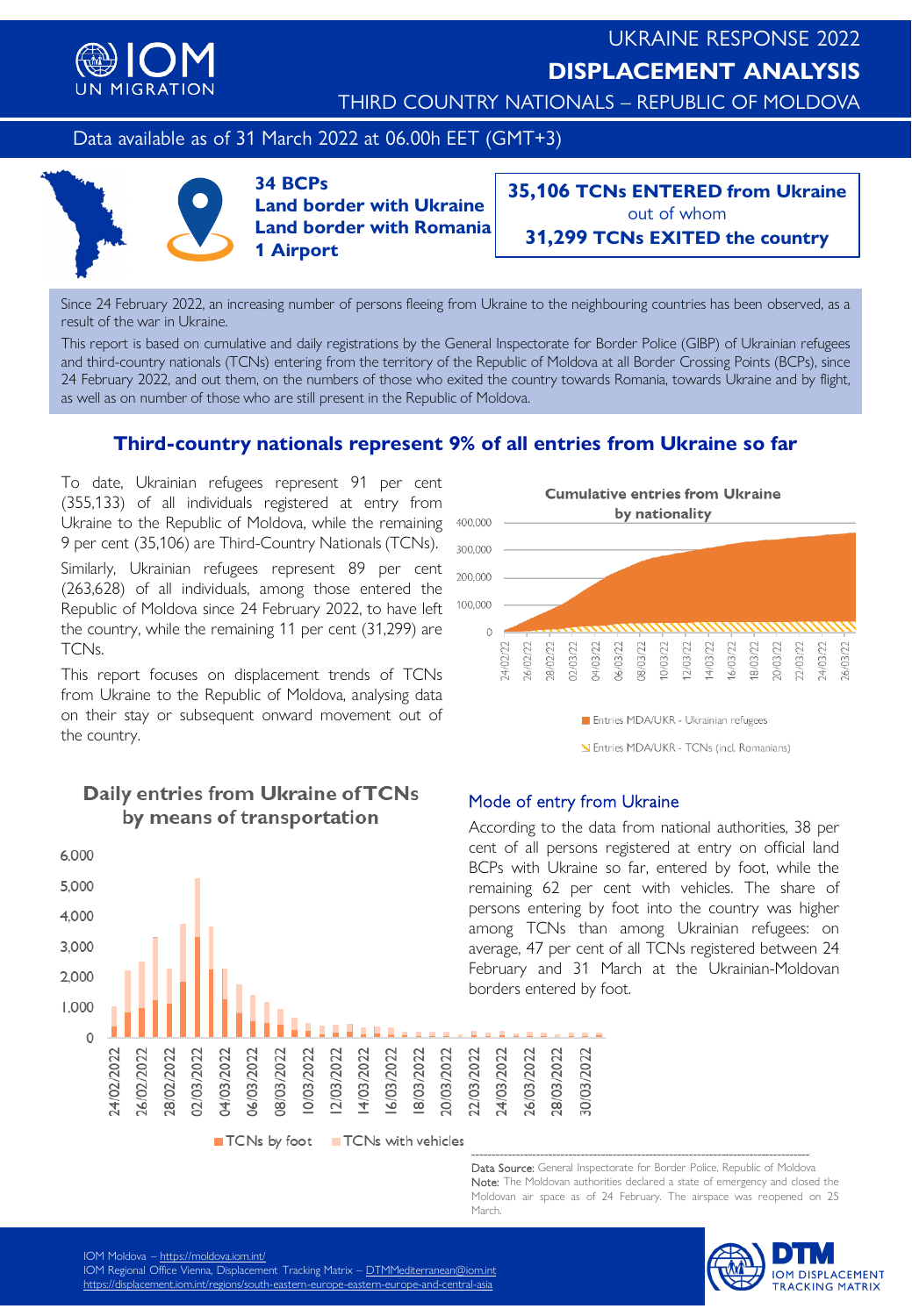

# UKRAINE RESPONSE 2022 **DISPLACEMENT ANALYSIS**

THIRD COUNTRY NATIONALS – REPUBLIC OF MOLDOVA

Entries of TCNs - MDA/UKR BCPs

## Data available as of 31 March 2022 at 06.00h EET (GMT+3)

# Entries from Ukraine

#### Land BCPs – Republic of Moldova-Ukraine

Some 35,106 TCNs of 133 different nationalities were registered at entry from Ukraine so far besides Ukrainian refugees: the majority were adult men (60%) followed by adult women (27%) and children (13%).

The top nationalities by number of entries in the Republic of Moldova so far were Azerbaijan (21%), China (10%), Russian Federation (10%), Turkey (7%), Israel (5%), Georgia (5%), Romania (4%), Viet Nam, Armenia, Bulgaria and India (3% each), Belarus, Turkmenistan and the United States of America (2% each).





Exits from the Republic of Moldova

# Exits towards Romania, Ukraine, by flight

TCNs represented 11 per cent of exits towards Romania as reported by national authorities, with 30,094 TCNs of 120 different countries. Azerbaijan (17%), China (10%), Turkey (8%), Russian Federation (7%), Israel and Georgia (5% each) were the top nationalities registered at exit towards Romania\* so far (excluding Romanians). Among TNCs, 64 per cent were men, 26 per cent were women and the remaining 10 per cent were children.



The highest shares of children were among nationals of Israel (25%) and the Russian Federation (18%), while lowest shares were among TCNs from India (less than 1%), Turkmenistan (2%) and Turkey (5%).

The highest shares of women were among nationals of the Russian Federation (47%) and Armenia (46%), Viet Nam (40%), Belarus (38%), while the lowest shares of women were among TCNs from Turkey (7%) and Bulgaria (16%).



Additionally, among all those who entered from Ukraine since 24 February, 3,807 TCNs were reported to have left Moldova by flight and 376 TCNs were registered at exit towards Ukraine.

Lithuania, Slovakia, Bangladesh, Croatia, Thailand, South Africa, Myanmar, Zimbabwe are the main national groups of TCNs that entered from Ukraine since 24 February and that could manage to exit the country towards Romania or by flight to their origin countries. Overall, citizens of 49 different countries transited from Ukraine through Moldova towards other destinations.

.



<sup>------------------------------------------------------------------------------------</sup> \* This includes persons entered since 24 February from all borders (from Ukraine, from Romania and by flight).